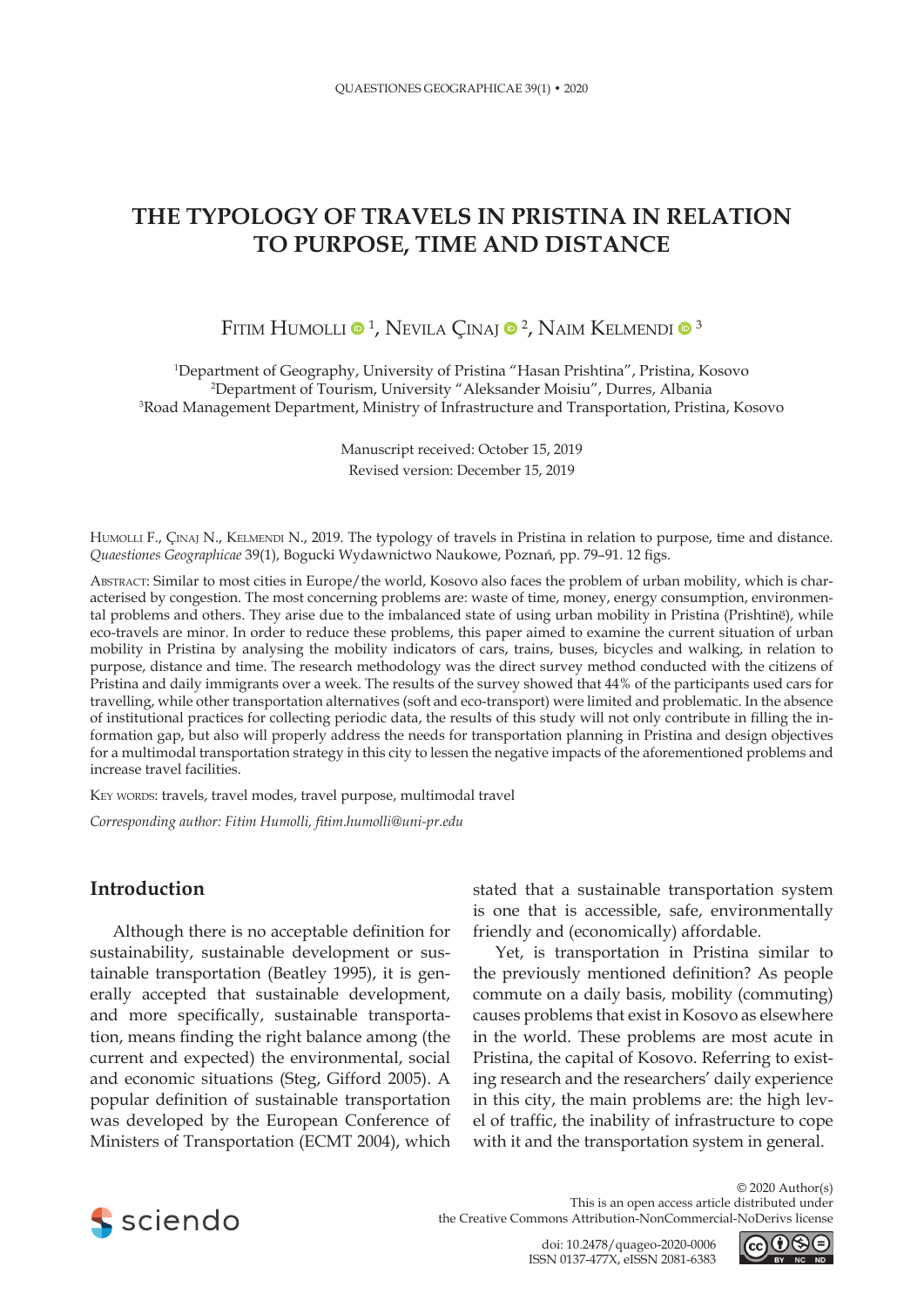The expansion of land areas and the vertical growth in housing have been associated with an increase in population density, which has also amplified the number of trips. This increase in urban mobility has been associated with negative aspects such as loss of time, high number of vehicles, high level of gas emission in the environment, difficulties for pedestrians since sidewalks are being used as car parking spaces, lack of infrastructure for bike users and so forth.

The collected and processed data, and the results on travel typology, travel modes, travelled distance in relation to travel types and means, travel duration, travel time during the day, all presented in this paper may be used by transportation planners, urban planners and similar professions. Resolving the problems associated with the current urban mobility situation in the city of Pristina remains a challenge for the future. As Pristina is expanding, the findings of this paper on travel typology and their correlation with the data on land use, such as city density, size of residence, mixed land developments, concentration of activities and others, will give a clear picture for the city's sustainable development in the future.

# **Materials and Methods**

Having prior knowledge on various travel modes chosen by people's own will and that the terminology used in the field of transportation might have various meanings in different countries, it is necessary to define the terms *origin* and *destination* (firstly in Albanian language and secondly by origin). In terms of lexicon, one can easily define these two terms: firstly, *origin* signifies the beginning of something, source, ancestry and so forth (Kostallari et al. 1981). The term destination, which was coined originally from Latin *destinare* (Vocabulary.com 2018), is pronounced differently in various languages and has similar meaning, namely, the final target, the last or main point of the person or thing and so forth (Oxford's free English and Spanish dictionaries 2019). Beyond that, it was thought of broadening the understanding of these terms in the field of transportation. This was broken down into two elements: initially, *location of origin and destination*, where *origin* represents the

place in which the trip begins and *destination* signifies the place where the trip ends; and then, *from where the trip begins and ends (*which are these places of origin and destination?). In the present case, they were labelled as: home, work, personal work, shopping/shopping, social/entertainment and more.

Travel purposes are some of the key points of the research. Thus, they are defined as follows:

- work a trip to a regular place of work,
- home any trip which has going home as its destination,
- personal work visits to services and activities other than regular work, for example, lawyers, banks, estate agents, libraries, mosques/ churches, hairdressers, consultations and medical treatment, or for food/beverages, except for the cases where the main purpose is entertainment or social,
- schooling/education all trips to school, college, faculty and so forth,
- shopping every shopping trip from home to stores or back, even if there is no intention of shopping, and
- social/entertainment visits to meet friends, relatives or acquaintances, such as at someone's home or in a cafeteria, club, restaurant and so forth, all kinds of entertainment or sports activities and volunteer work, non-professional evening activities, political meetings and others.

To support the project, the research used data from the Traffic Research Report in October 2011 undertaken by the consulting company EGIS International (MIT 2011), which was conducted through automatic traffic counters on national and regional roads in Kosovo. It was noted that spring and autumn are the seasons when the geographical flow of traffic is not influenced by factors such as increased number of summer trips because of diaspora arrivals and decreased number of trips during the colder period of the year as a result of weather conditions or other factors. Based on these studies, it was considered that the optimal time for field data collection, namely the survey, was the first week of May 2018.

Pristina, the capital of Kosovo, is, at the same time, the city that attracts and generates most travel from all other areas of Kosovo (Kelmendi 2012). This fact has sufficiently justified the reason for undertaking the research and for choosing the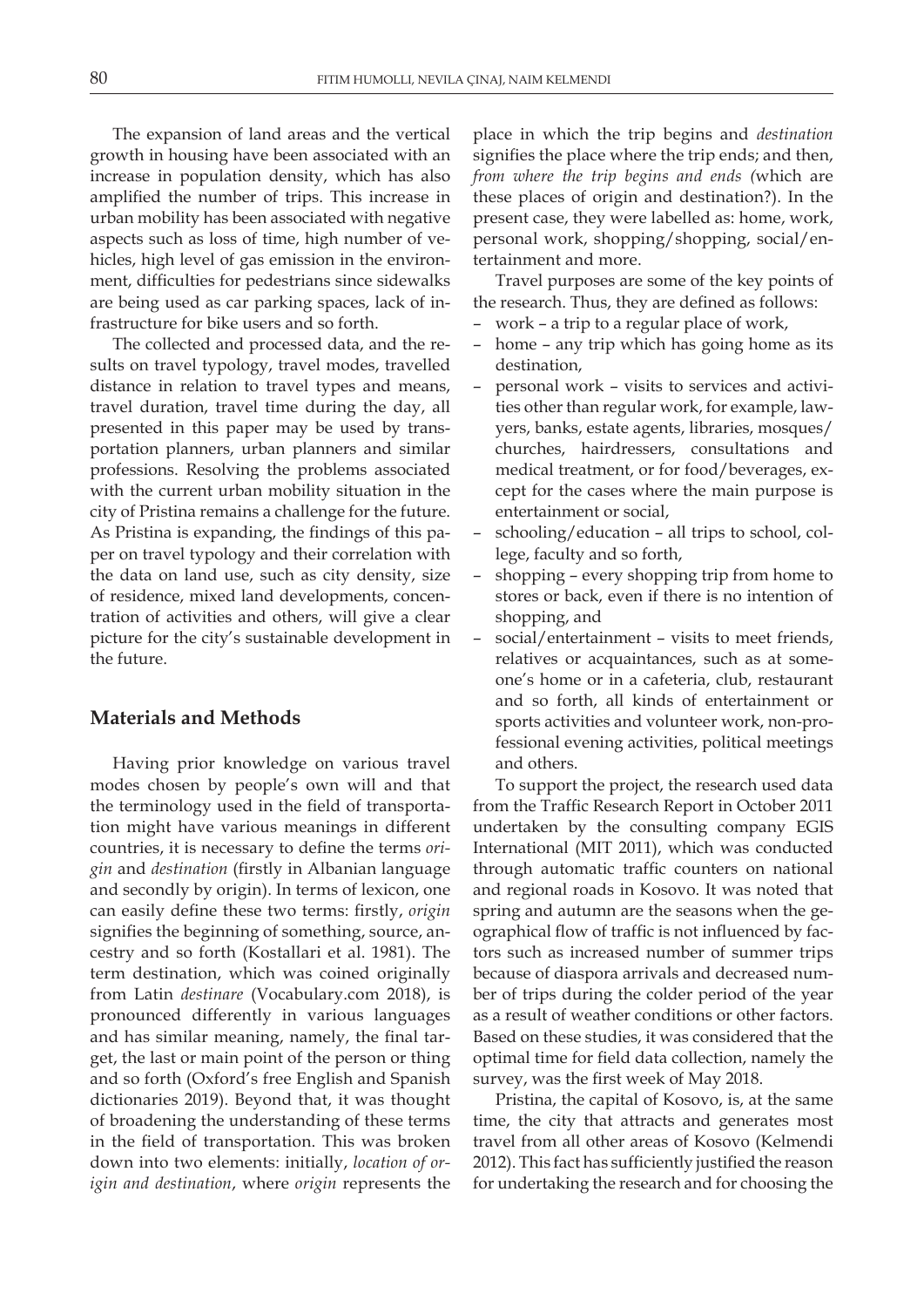city of Pristina (part of the municipality under the same name) as a research area.

Based on the official statistics in Kosovo, in 2017, the municipality of Pristina had 211,755 inhabitants (KAS 2018: 34), while the findings of the survey conducted in 2011 by the Ministry of Infrastructure and Transportation (MIT 2011) on the origin and destination of trips to Pristina showed that the number of passengers arriving to Pristina during a day for various purposes was around 97,491. Based on these data, a sample size of 384 surveys with 95% accuracy level was set. The sample had geographical coverage. It was proportional to the whole city and was gathered on a full weekly cycle, 7 days a week.

The target population for the present survey/ study consisted of the residing citizens of Pristina as well as the people who come to Pristina for various purposes during the day. The survey was conducted with people of age groups over 16 years, as they were considered mature enough to travel and choose their own mode of travel. The main data collection method for this research was face-to-face survey. Moreover, deconstructing the existing findings and statistics from state institutions further assisted this study.

Since the research focuses mainly on work-related travel, the survey was directed to the areas where employees are concentrated, for instance, central and local institutions, university/school facilities, hospital facilities/health centres, industrial areas, including service areas, recreation areas and so forth, all at neighbourhood level as far as possible.

To gather data from the entire city, seven surveyors were involved in the project, each covering one or more neighbourhood or parts of it. The surveyors identified the respondents by applying criteria such as the inclusion of all different people who travel and who are over 16 years. For instance, if the survey is conducted in a restaurant, not only the waiter/bartender, but also the customer can be surveyed; if the survey is conducted in a shop, the seller and also the buyer can be surveyed; if the survey is conducted in a university, not only the professor, but also the student can be surveyed, and so forth.

Of similar importance was also to determine what demographic data would be collected. The information that was gathered about the participants is as follows:

- 1. gender, which is considered to be of particular interest as it is believed that women use particular types of transportation. In some countries of the world, including the European countries (excluding the Netherlands where 55% of the bicycle riders are females), they use fewer bicycles (Pucher, Buehler 2008), while greater use of bicycles by women is conceived as higher-level safety of this type of transportation in certain cities (Baker 2009). Meanwhile, Jan Garrard, a senior lecturer at Deakin University in Melbourne, Australia, considered cycling by women a key transport-urban indicator, as he says: *If you want to know if an urban environment supports cycling, you can forget about all the detailed 'bike ability indexes' – just measure the proportion of cyclists who are female* (Baker 2009),
- 2. age: Gathering information about the age of the respondents is related to the age of getting a driving licence, with the possibilities of buying a car. Buying a car is considered a rite of passage, while choosing a car is widely valued as an expression of an individual's identity, reflecting his or her individual strengths and status,
- 3. employment status,
- 4. level of education and so forth.

The last two categories of data (3 and 4) were collected, but have not been analysed and discussed in this paper.

The participants were asked about all the trips they had done during the last 24 hours. Since travellers usually made more than one trip within 24 hours, our study included 1496 trips, which averages 3.89 trips/24 hours. In addition, data on the mode of travel were collected, especially which types of transportation were used for the purpose of travel. Of particular interest were the data on the purpose, time and distance of the trip.

## **Results**

In accordance with the research methodology as stated in the previous paragraph, the following results focus on geographical distribution, travel modes and purpose, travel distance, duration of trips, daily frequency of trips and, last but not the least, structure of travellers.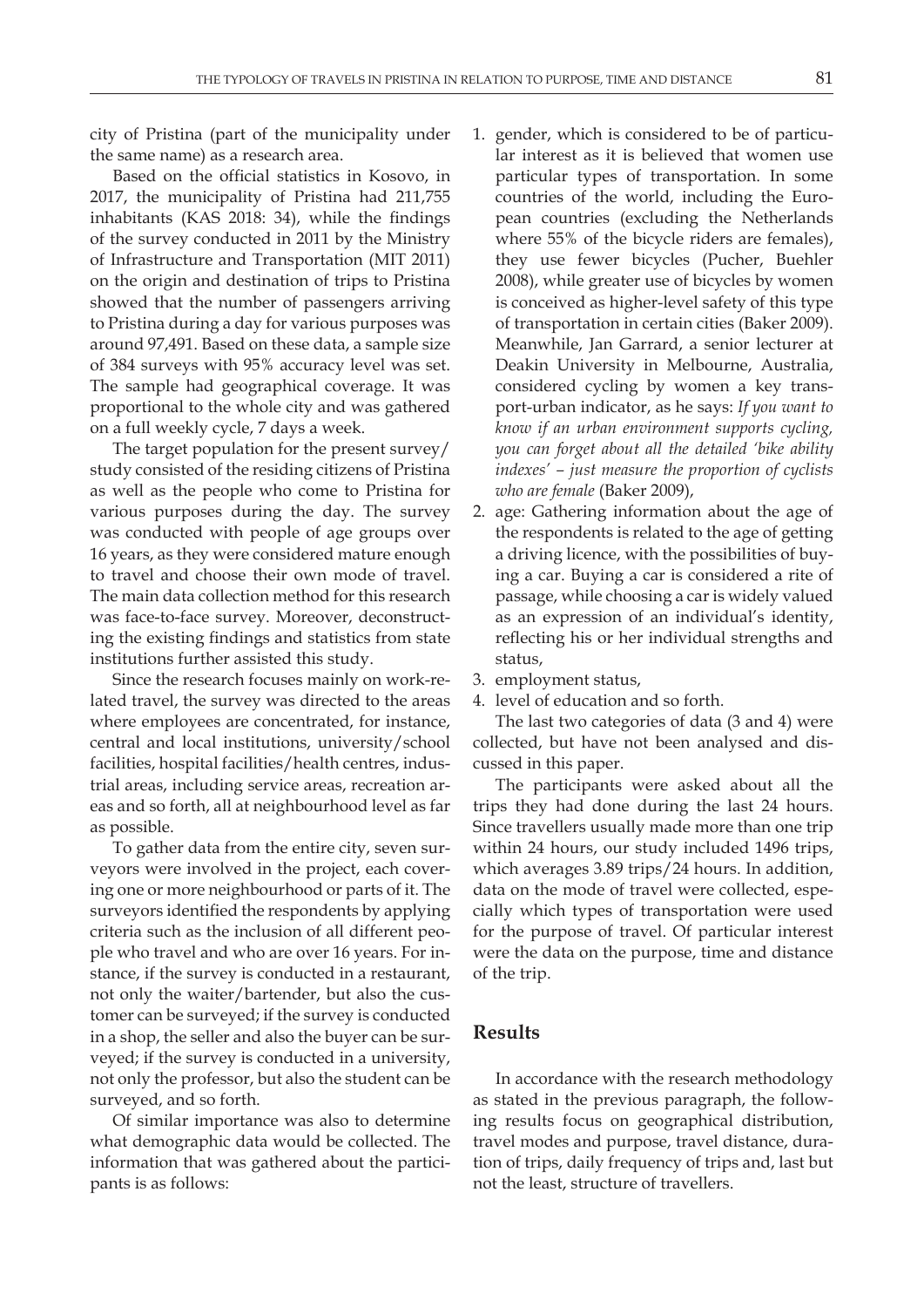## **Geographical distribution of trips in the city of Pristina**

The results of the study (based on the sample from 384 surveys and 1496 trips) show that there exists an uneven distribution of trips in particular areas of Pristina. The greatest attraction of trips is in the central area and the areas nearby, which is linked with the great number of services offered in these areas (Fig. 1). While moving from the city centre to the more suburban areas, the number of activities and services decreased, resulting in fewer trips towards those areas. This difference, as stated above, is caused by citizens who come from other places to the city of Pristina. The distribution of trips generated from the areas outside Pristina was more balanced when compared to all trips in general. Thus, while citizens within the city aimed more towards the central and closer areas, citizens outside Pristina aimed towards a more balanced spread in all areas, yet again with an inclination towards the city centre.

## **Travel purpose**

Urban mobility is a direct result of the number of jobs, job location, population and housing. These act as generators of trips, since residential areas constitute the origin of mobility.

For this reason, data based on travel purpose are collected for the following categories: home, work, personal work, shopping, social/entertainment and schooling. The trips are linked with specific urban activities, planned or voluntary. During the survey data processing, this approach was found to be true. It was noted that most of the trips targeted home (35%); the second category was work-related trips (20%), trips aimed at personal work and social/entertainment travel (17%). Moreover, the survey also showed a higher level of trips for social and leisure purposes in comparison to trips for schooling and shopping. School travel purposes (6%) and shopping (5%) were found to be similar (Fig. 2).

Unlike what was stated earlier, if data of the citizens who come from cities outside Pristina are analysed, it shows that almost half of the trips (46%) are related to work and personal matters, while other purposes such as going home, trips for social/ entertainment purposes, shopping and schooling are less in number.

Due to the role of purpose, it was considered important to measure time, distance and number of trips (for the same purposes). Thus, the graph in Figure 3 shows the common state of the three elements together.



Fig. 1. Number of trips in the Pristina city centre areas.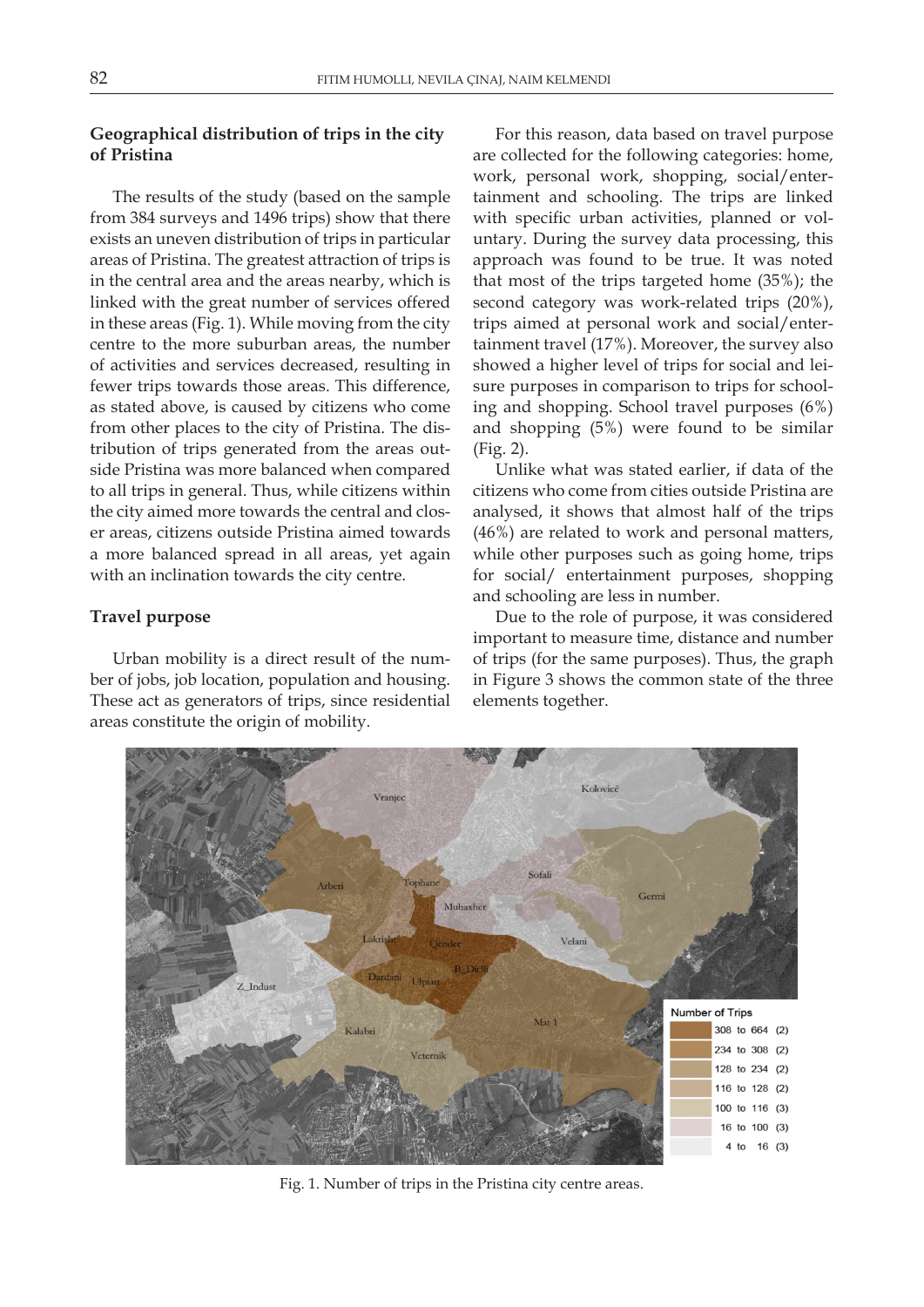

Fig. 2. Travelling by purpose, May 2018.



Fig. 3. Time, distance and number of trips by the type of transport, May 2018.

This combination displays that travelling home is not only performed by 35% of the respondents, but also takes more time and covers a longer distance compared to other trips (Fig. 3, Home category).

## **Most common travel modes in the municipality of Pristina**

It was noted that the greatest number of trips, distance and duration was reached by using cars (Fig. 4). The second prevalent type of transportation in the city was walking, which was characterised by short distances. Buses were the most frequently used public transportation compared to minibuses and taxis and were much more frequently used than trains, which were minimally used. In the absence of suitable bicycle lanes, this type of transportation had symbolic use.

With two combinations, the results of the trips are as shown in Figure 5.



Fig. 4. Time, distance and number of trips based on the type of transportation (travel modes).



Fig. 5. Travelling with two types of transportation.

#### **Travel modes and purpose descriptions**

## **Use of cars**

Cars, the most applicable (used) type of transportation in Pristina (44%), were mostly used for home, work, social/entertainment purposes and less for shopping and schooling.

#### **Walking**

Citizens in Pristina accomplished their tasks by walking (in 32% of the cases), as for going home, going to social and recreational activities, personal work and schooling (Fig. 6, Transport models).

#### **Use of public transportation**

Differences were found between the types of public transportation in terms of use. Buses and taxis were mostly used for social/entertainment purposes, while minibuses were used for work and home.

#### **Use of bicycles**

Bicycles have symbolic use in the city and serve to perform various personal tasks. The high usage of motor vehicles, in particular, taxis, cars, and minibuses, in the municipality of Pristina, according to respondents, is related to the purpose as some work centres are far from their place of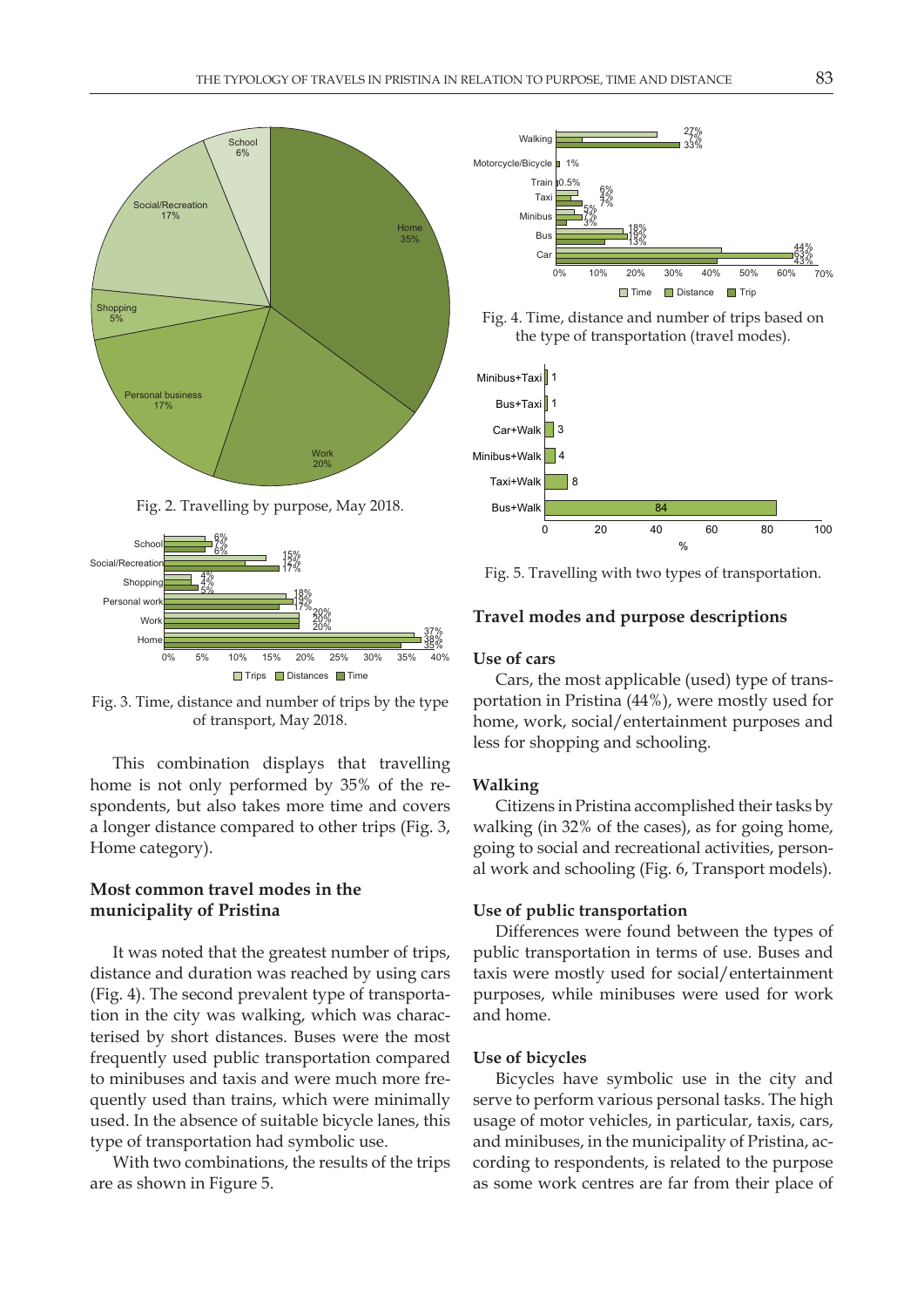

Fig. 6. Types of transportation used based on travel purpose in the city of Pristina.

residence and other services. On the other hand, this high rate of vehicle usage also signifies lack of railway lines (only one line), metros and trams and limited opportunities for cycling (only 3 km lane) and walking.

#### **Travel distance and means of transportation**

The results of the survey show that short trips by travellers are done on foot and by bicycles. Depending on the distance, travellers choose these travel modes: short trips from 0.5 to 1 km are mainly covered on foot or by bike. Also, 89% of the walking trips are found to be for covering a distance of 0.5–1 km, while 11% of them are used for covering 1–5 km. Trips covering a distance from 1 to 5 km are mostly done by taxis, buses, minibuses and walking. Characteristic is the high use of cars (43%) for short distances from 1 to 5 km. Cars, minibuses and buses are used for travelling over 5 km (Fig. 7).

#### **Duration of trips**

#### **Duration based on the type of transportation**

When it comes to duration, the results showed that public transportation (minibus and bus) takes the longest and motorcycles/bikes take the shortest time (Fig. 8). This is justified by the fact that the aforementioned vehicles have many stops and they are deteriorated. On the other hand, with urban planning in Pristina, there are no special lanes, especially for buses.

#### **Duration based on the purpose of travel**

Trips undertaken for social/leisure purposes (20 minutes) are slightly longer than for home and personal work, while shorter trips are used for the purposes of work and school (Fig. 9). This is linked to the distance of shopping centres as well as natural parks, which are 2 km away from the centre of Pristina.



Fig. 7. Travel distance based on the type of transportation in the city of Pristina.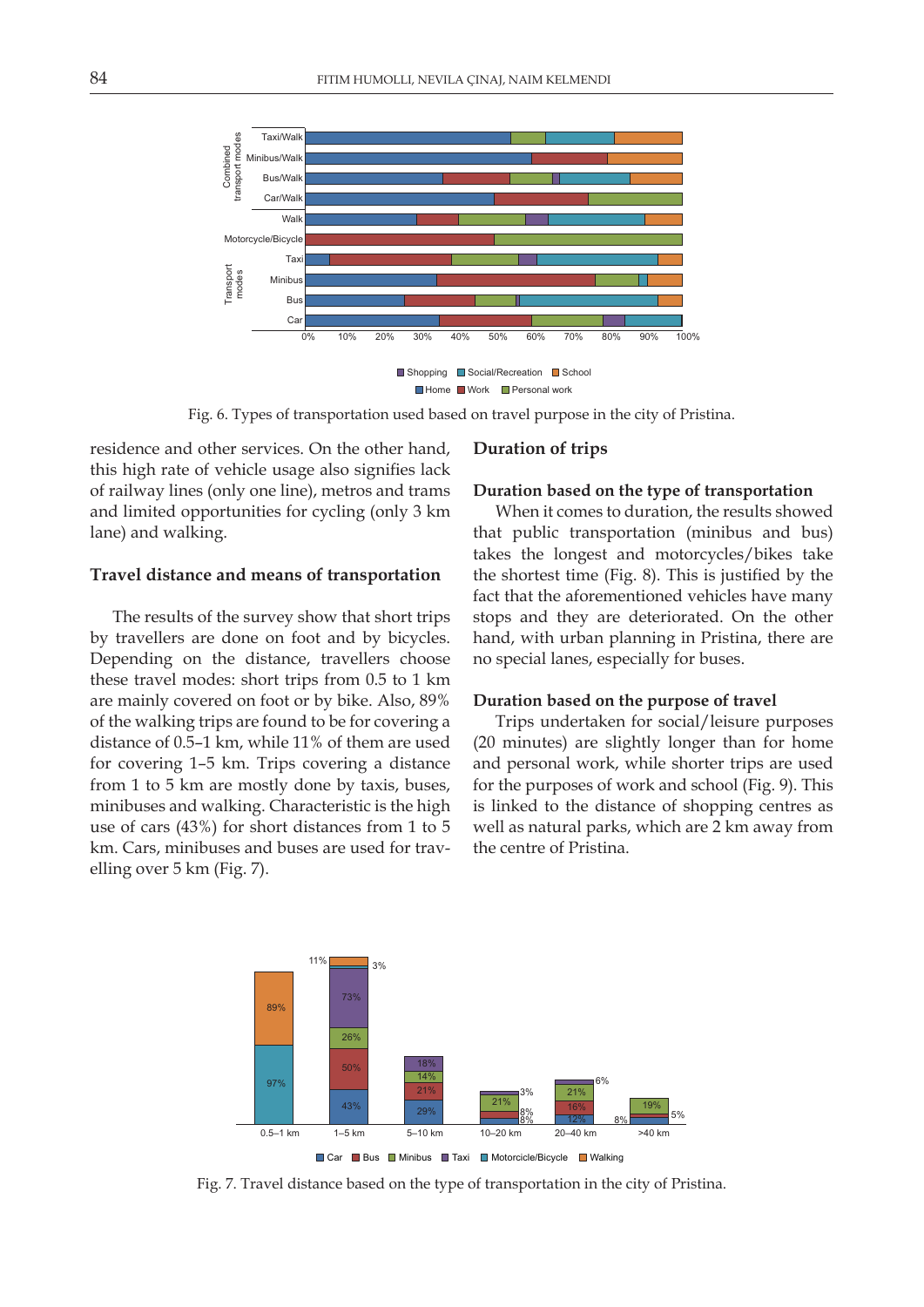

Fig. 8. Average travel time based on the type of transportation in the city of Pristina.



Fig. 9. Average travel time based on purpose in the city of Pristina.

## **Daily frequency of trips**

Analysis of the data obtained from the survey shows that the 24-hour trips in the municipality of Pristina show two peak hours, at 8 am and 5 pm (Fig. 10).



Fig. 10. Number of trips during 24 hours in the city of Pristina.

The graph also reveals that trips begin to increase from 6 am and reach their peak at 8 am, a time that coincides with the beginning of the official working hours. After this, the number of trips declines sharply by 10 am, with successive ups and downs until 5 pm when again it reaches a second maximum, at a time that now corresponds with the end of the official working hours. After this, the number of passengers decreases slower in comparison to the increase in the number of trips during morning. The lowest level of trips within 24 hours is observed from 2 am to 6 am.

### **Structure of travellers**

#### **Trips based on gender**

The survey shows that men make more trips. They dominate in the total number of trips (62%) compared to women, who make up the remaining 38% of all trips.

## **Travels based on the type of transportation, gender and age**

The survey results show that the biggest car users are men (52%), while female travellers use the car only in 29% of the cases. The situation with the use of other transportation modes is different. *In addition to cars, women dominated in the use of other transportation modes.* They preferred walking more as 42% of their trips were made on foot and only 28% of the trips by men were made on foot. Similarly, public transportation such as bus and taxi was used more by women than men (Fig. 11).

#### **Travels based on age**

From the age analysis of the surveyed passengers, it was noted that the young population uses bikes/motorcycles, walking and public transportation. All those who use motorcycles/bicycles belong to the age group of 16–25. This age group also uses walking and public transportation more and less number of cars for their trips.



Fig. 11. Travels based on gender and type of transportation.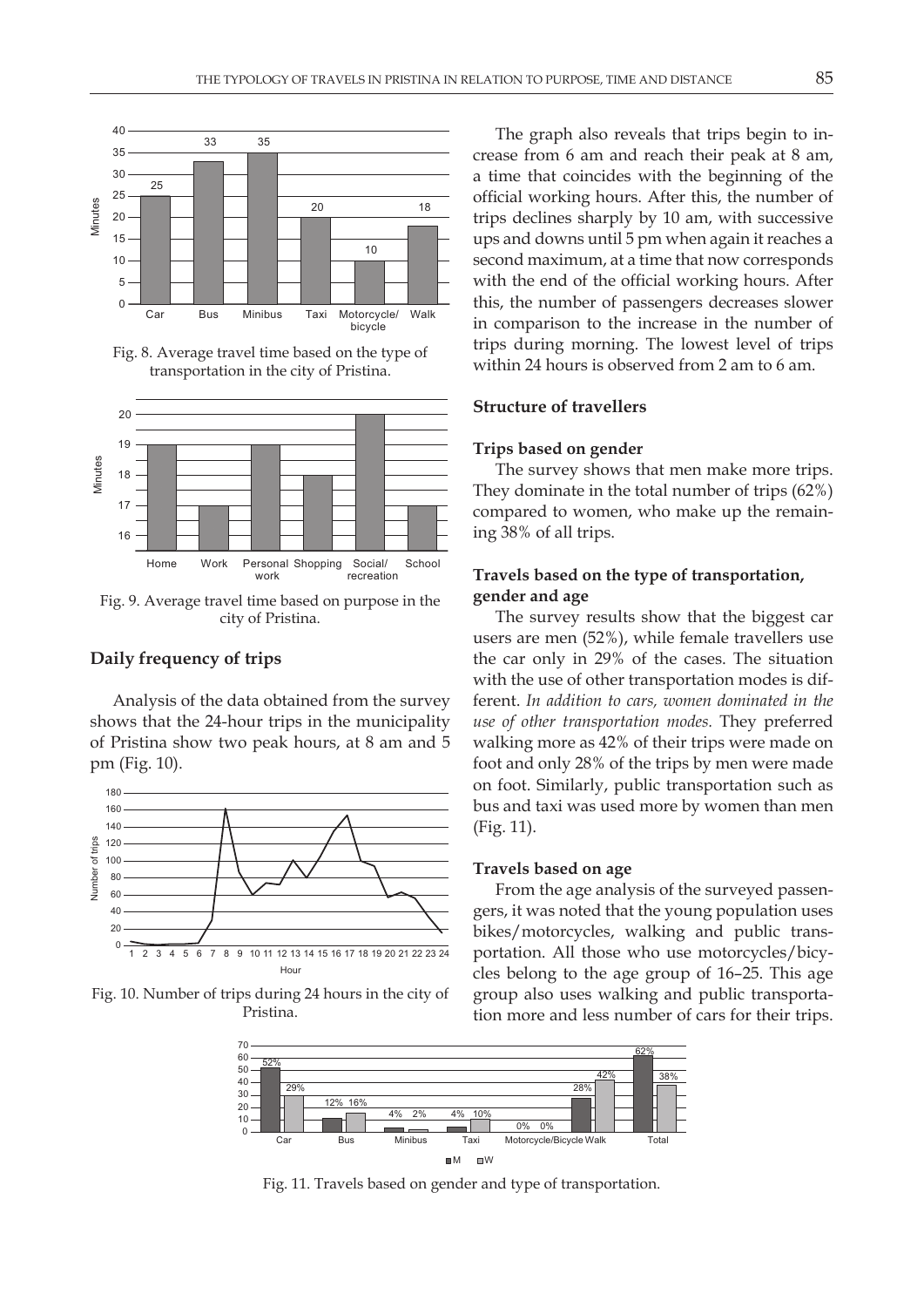

Fig. 12. Types of transportation used by people of different age groups.  $\blacksquare$  16–25  $\blacksquare$  26–35  $\blacksquare$  36–45  $\blacksquare$  46–55  $\blacksquare$  56–65  $\blacksquare$  >65

Alternatively, people in the age group of 26–65 years use cars and walking. Besides cars, those in the age group of 26–65 years mostly use public transportation such as taxis, buses and minibuses. A percentage of them prefer to walk. Citizens over 65 favour more walking and buses and less number of cars (Fig. 12).

The survey findings showed that the able-bodied population uses cars (Fig. 12). However, within this population, the biggest users of cars are in the age group 26–35 (38%). The bus is used mostly by those belonging to the age group of 16–25 years (45%), minibus by those aged 16–25 (42%), taxis by the people aged 16–25 (55%), motor and bicycles by those aged 16–25 (100%) and walking is used by people aged 16–25 years (50%).

# **Discussion**

### **Pristina, a city of cars**

Referring to Banister (2008: 73), in his approach to sustainable movement paradigms, he states that, *travel is a derived demand and not an activity that people wish to undertake for its own sake*. This is just the value of the destination activity that results in travelling. It seems that his approach was found in our case study as well. Although the notion *travel is a flowing demand* may weaken if the income increases and leisure becomes more valuable (a matter not included in the scope of the present study), this result would help to explain the prevalence of transportation solutions for urban problems that may arise in the future from the large increase of faster and longer trips.

Based on importance, after cars, walking and cycling are the second modes of travelling for residents in the municipality of Pristina. It is not certain whether this mode of urban mobility is widespread in Pristina due to low costs, lack of modern infrastructure in the municipality of Pristina, economic inability to own a car or the lack of quality in public transportation. The researchers will refer to the fact that these are the features of mobility in developing countries, or the tendency to use vehicles as little as possible for reasons related to environmental education, sustainable development and so forth. Discovering the reasons for dominance of these types of mobility will be the subject of future research.

On the other hand, official statistical reports published by the Kosovo Agency of Statistics show that 82% of all vehicles registered in Kosovo are cars (KAS 2018a: 4), while minibuses and buses together account for 1.3% of all vehicles. In Pristina, only certain types of transportation, such as cars, buses, minibuses, taxis, motors/ bicycles and walking, are utilized more. There is only one train line connecting Pristina with some of the other cities in Kosovo that serves exclusively for the migrants of the cities to which the railway is connected. The same line does not serve trips within the city (Trainkos 2018).

## **Conditioning factors of limited transportation system in the city of Pristina**

The need for sustainable cities cannot exist without sustainable mobility. Accomplishing this principle requires long-term strategies, while strategies require long-term planning,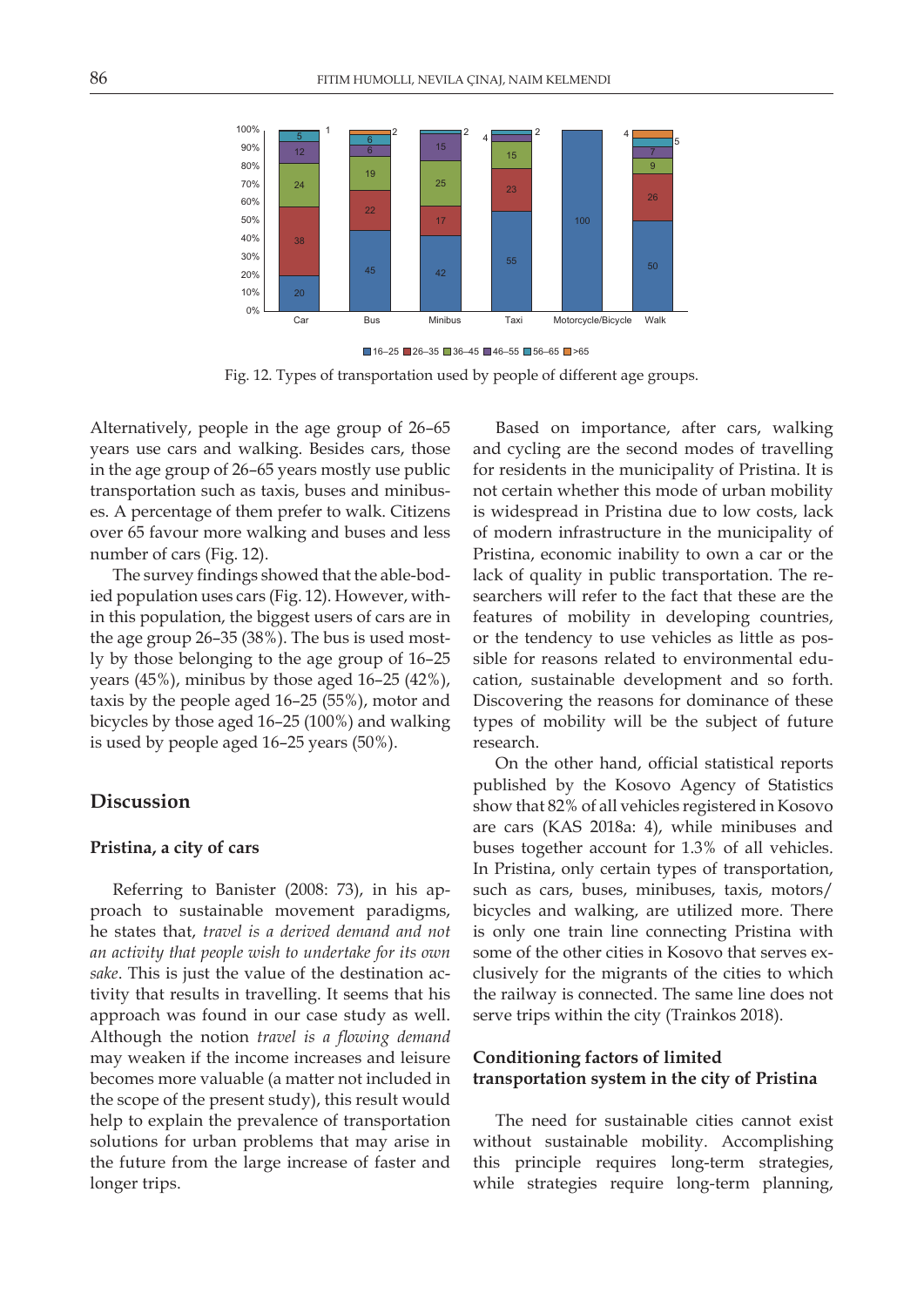continuous implementation and consistency in policies, regulations and communication.

After the Kosovo Spatial Plan, which represents the national-level and more general planning, the Municipal Development Plan (MDP) and the Urban Development Plan (UDP) are two documents that regulate and manage the territory development in economic, spatial and other developmental directions. These documents differ from the spatial scale of planning: while the first MDP covers the whole territory of a municipality, the second UDP covers the urban area, especially the city of our municipality (our research area). These two plans were compulsory for drafting in all municipalities of Kosovo, according to the old Law on Spatial Planning in Kosovo, Article 13 and 14, Law of 2003/07 (Assembly of Republic of Kosovo 2007). For the implementation of this legal requirement, the Municipality of Pristina drafted these documents 9 years after, especially in 2012. These two documents are intended, at least formally, to be active for a period of 10 years, until 2022 (Municipality of Pristina 2013a, b).

Paradoxically and regrettably for Pristina, only 1 year after (2013), Kosovo adopted the new Spatial Planning Law where land regulation and planning takes on new contours and obliges other forms of land planning and regulation (Kosovo, municipalities and cities). With this law, there is no UDP anymore. There is an MDP, but with a new meaning, and it requires implementation of the Municipal Zoning Maps – spatial planning documents at the local level (municipal level), according to the law on spatial planning of 2013 (Assembly of Republic of Kosovo 2013).

The law also requires a new document after the Kosovo Spatial Plan, which is called the Kosovo Zoning Map. The same should be a precedent to the Municipal Zoning Map as a second level of planning. This document (Kosovo Zoning Map) has not been implemented so far.

As explained above, two problems were encountered: firstly, 9 years delay of drafting the UDP of the Municipality of Pristina in the face of a new law coming just 1 year after (2013), which immediately presents problems in implementation of this plan, since as explained, it requires drafting of new documents; the second problem is the lack of the Kosovo Zoning Map, while municipalities as a second territorial level are obliged to

have the Zoning Map of the Municipality (which also lacks in the municipality of Pristina).

These formal problems show fragility and disagreement in the field of spatial planning in Kosovo. An addition to this is the fact that there are even more problems involved in their implementation, including in the area of transportation, and therefore, heavy traffic often witnesses an inadequate system which, among others, depends on the compilation and implementation of such documents, which have defects from the beginning as seen above.

Transportation strategies aim to reduce these effects by moving to environmentally friendly transportation modes such as walking, cycling and car classification. In the future, this approach, combined with the latest technological advances, would increase the role of public transportation and individual motorised transportation using clean vehicles (vehicles that are expected to emit lesser gases into the atmosphere). Completing these strategies requires long-term planning, consistent implementation and consistency in policies, regulations and communication.

## **Sustainable cities cannot exist without sustainable mobility**

More sustainable transportation modes, such as public and non-motorised transportation, play an indispensable role in making cities liveable and less polluted. Current models of urban mobility also have significant negative impacts on air quality, noise pollution, safety and the use of public spaces.

The current pattern of urban mobility in Pristina municipality is dominated by the use of motor vehicles such as cars, minibuses, taxis and buses. Among them, 44% of the respondents use cars. The high rate of motor vehicle usage has a significant negative impact on air quality, noise pollution, safety and the public use of this area. According to the data of the Annual Report on the State of the Environment in Kosovo for 2016, especially on the state of air quality, it is noted from the results of the air quality monitoring system at the 'Pristina–HMIK' and 'Pristina–Rilindja' stations PM10 and PM2.5 that the percentage of dust particles released by the movement of motor vehicles exceeds the Maximum Allowed Value (MAV) (KEPA, 2018). Thus, at 'Pristina–HMIK'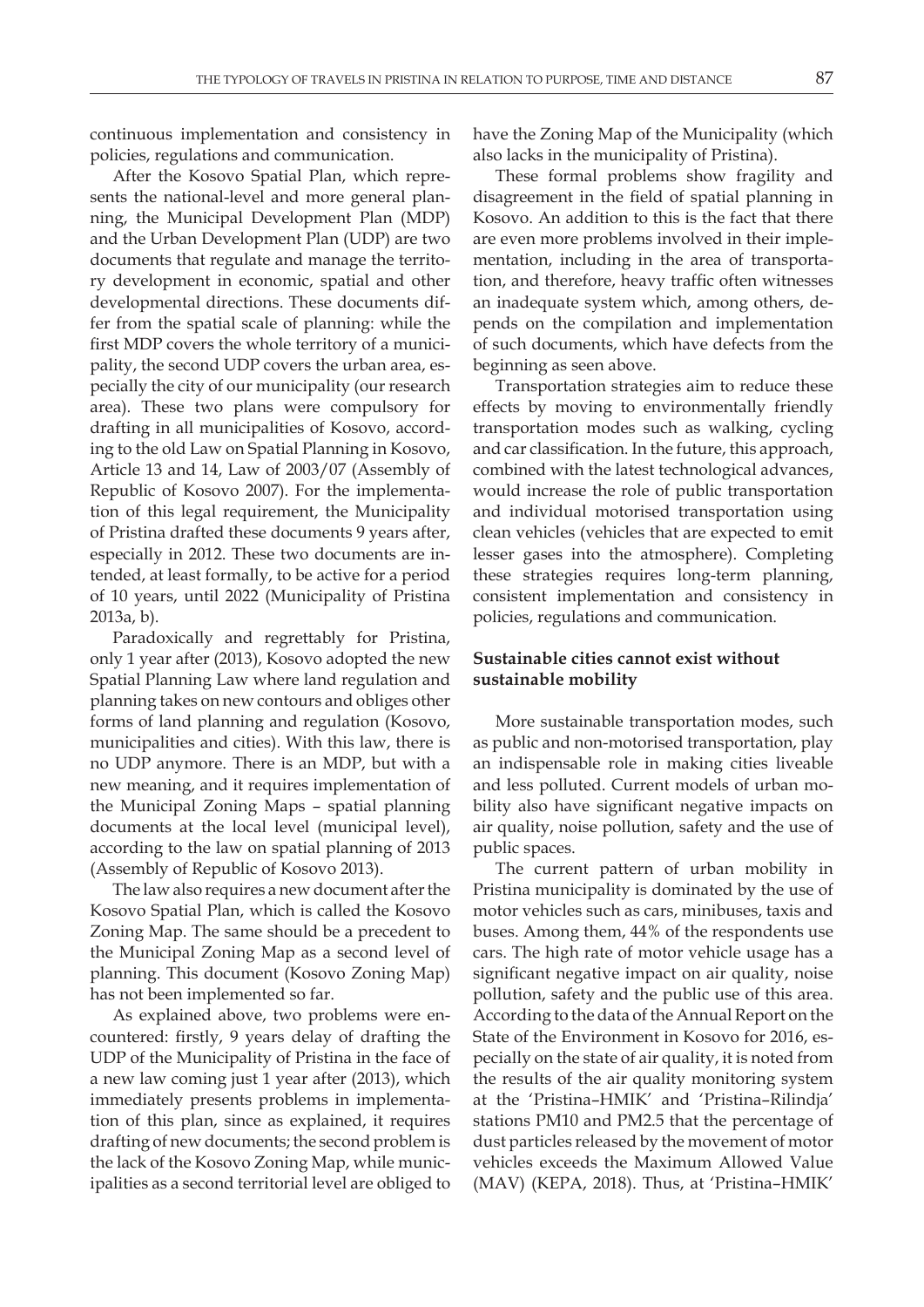station with 74 μg/m<sup>3</sup> and 'Pristina–Rilindja' station with 66  $\mu$ g/m<sup>3</sup> within 1 year (KEPA 2018). These excesses were more noticeable in October, November, December, January, February and March, which, together with the fog that affects the formation of winter  $\text{smog}^1$  continued at the same rate in 2017 as well. Such atmospheric phenomena caused difficulties in the circulation of vehicles, which led the road authorities to take measures in order to prevent them from being used for a period of 2 weeks. Considering that these vehicles are the only way for residents of this municipality to carry out their daily commitments (work, home and others), this has the effect of making it harder to achieve their goal, and thus paralyse their quality of life in this city, especially in the aforementioned months. Nevertheless, if we refer to the basic principles of the European Union (EU) White Paper that *Action cannot be delayed* (European Commission 2011), the choices we make today will determine transportation in 2050 and the goal that *by 2050, there will be no more conventional cars and fuels in cities* (MIT 2015). Therefore, even if these principles are presented in Kosovo's sectorial and transportation strategy, it is noted that the municipality of Pristina lacks a transportation development plan, or at least it does not seem to be implemented.

## **The youth with cars or public transport?**

The findings show that the propensity of men to use cars is high in Pristina, although existing studies, which are the only evidence, show a decline in the rate of car use by young people in Europe. Focas and Christidis (2017: 5, after Kuhnimhof et al. 2011), who compared youth travel patterns in the United Kingdom and Germany, concluded that *the historic trend towards increasing motorisation may have come to an end for young Germans and Britons*. According to Focas, Christidis (2017), the mobility patterns change and young people's travelling behaviours are a major factor in the *Peak Car* phenomenon.

The question being asked today is: what will happen to young people as they grow older? According to Jorritsma and Berveling (2014), it is too early to state that young people will turn their backs on driving (Focas, Christidis 2017). They will simply delay the use of the vehicle. Therefore, they do not want to be without cars, but want to delay the use of cars. There will always be a reason to use cars (Banister 2008).

A decrease in desire to obtain a driving licence is also observed among the youth in the municipality of Pristina. According to data from the Ministry of Internal Affairs, driving licences were issued to 11,599 people in 2016, while only 8708 licences were issued in 2017 (Qarri 2019). This decline may be justified by several factors such as fuel price increases and the driving school awareness campaign of 2016 to increase the price of driving licence fees because of increased hours of practice from 16 to 20 hours.

With regards to this issue, the Social Research Association (2015) found that *the vast majority of young people cite cost factors as the main reason why they are driving less* (Focas, Christidis 2017: 5). They often prefer travelling by public transportation, walking or cycling. There is also an increasing number of young people who say they do not want a car and this thought increases with age. Some recent studies in the United Kingdom (Le Vine, Polak 2014) and the United States (Blumenberg et al. 2012) suggest that early adolescents may be more prone to become car drivers.

However, there are no aspirational data of current young people when they were under 16, in order to know how these aspirations declined

Winter SMOG created as a result of climatic conditions (high atmospheric pressure, high humidity and low temperatures) and numerous sources of air pollution (transportation, use of coal, wood, oil, gas, 1 MAV-Maximum Allowed Value for PM10, annual average as per Administrative Instruction 02/2011 for air quality norms 2 MAV-Maximum Allowed Value for PM2.5, annual average as per Administrative Instruction  $02/2011$  for air quality norms ( $\mu$ g/m3) 0, 10, 20, 30, 40, 50, 60, 70, 80 'HMIK' PM10 & PM2.5 2017 PM10, µg/m3 PM2.5, µg/m3 MAV, PM10, µg/ m3 VML, PM2.5, µg/m3 0 10 20 30 40 50 60 70, 80, 90, 'Rilindja' PM10 & PM2.5 2017 PM10, µg/m3 PM2.5, µg/m3 MAV, PM10, µg/m3 MAV, PM2.5 µg/m3 different waste heat, energy industry – Kosovo A and Kosovo B power plants, various industries and active businesses). Throughout the SMOG period, KEPA and the Ministry of Environment and Spatial Planning have informed the public on the levels of air pollution and conducted various activities to minimise this pollution.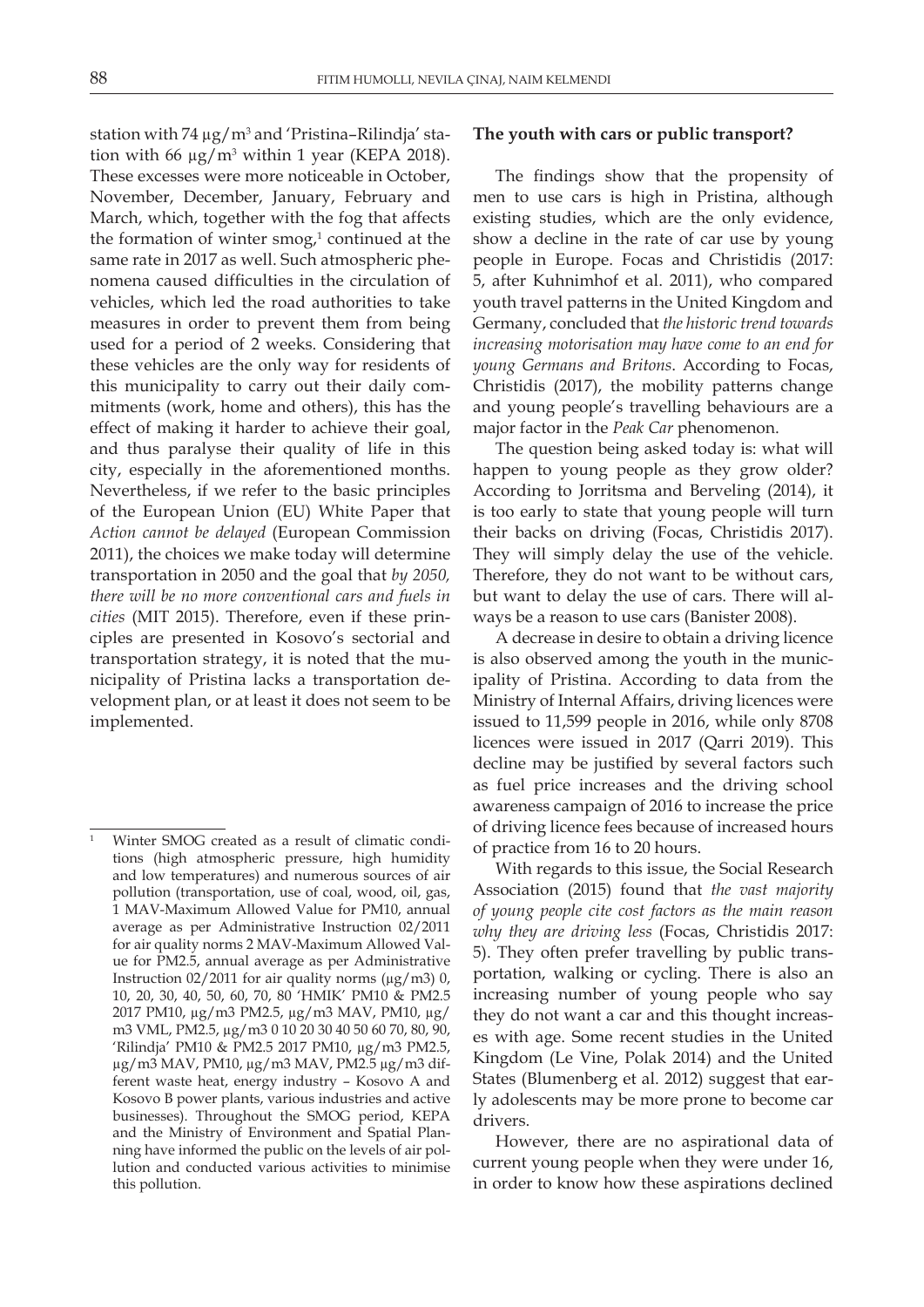over time. Phil Goodwin (2012) systematically analysed research and debate on the phenomenon of *peak driving*. The author breaks down ideas that negate interpretations of the lack of rise and/or fall of the vehicle and identifies the key themes and issues related to the *peak car*. His study not only systematises the nature of the debate, but also offers three possible hypotheses intended to explain the phenomenon of *peak driving*. The three hypotheses are as follows:

- 1. the *Interrupted Growth* hypothesis shows that the main reasons for the recently observed tendency changes are the effects of three main factors, namely, income measured as gross domestic product (GDP) per head, population and automobile cost. Current assumptions about future changes in income, population and fuel price combine to suggest that car traffic will continue to increase in the coming decades. One of the main proponents of this theory is the United Kingdom Department of Transport (2013, 2015) which believes in existing transportation calculations, even if they are currently inconsistent with the reality,
- 2. the *Saturation* hypothesis is based on the assumption that car traffic will reach a maximum point. It proposes that car use per head has reached, or is near, the maximum level that it can reach because greater car use does not yield greater cost or time benefits. Traffic congestion and the alternatives offered by public transportation, walking and cycling define that *peak*. This theory is also supported by studies on travel budgets by Metz (2010),
- 3. the *Peak Car* hypothesis maintains that car use per head is going through a peak, and the current decline may be an early sign of a long-term decline in car use due to a complex combination of drivers in whom the economic impacts are changed by politics, attitudes, social, technological and cultural changes (Goodwin 2012).

Our case study is not meant to reinforce or weaken the aforementioned hypotheses, but what is observed from the findings speaks of a high degree of car use (supporting the *Growth Interruption* hypothesis), while missing/defective options in Pristina, such as the poor quality of public transportation and the lack of soft transportation, delay the arrival of the *peak* according to the second *Saturation* hypothesis.

# **Conclusions**

The most widespread form of urban mobility in Pristina is dominated by pendular and personal trips, indicating that the local population is mostly engaged in mobility among residence, work and personal activities. Transportation is characterised by a large-scale use of cars. According to the importance, the second most important ways for residents to travel are walking and cycling. These forms of transportation are used in the absence of dedicated lanes for alternative forms of travelling, due to the lack of soft transportation forms and the bitter reality, that is, the low quality of public transport.

The large-scale use of cars compared to public transport, local transportation, cycling and walking in Pristina indicates a limited transport system with no alternatives. Occasional changes of hierarchy in the form and content of Pristina city development plans and delays in implementation have damaged the essence of urban mobility that must be inclusive, safe, resilient and sustainable in the city of Pristina. This shows that the principles for sustainable transportation development require specific action plans and more willingness in order to become applicable. Unfortunately, these were lacking in the city of Pristina, especially since Pristina is the capital of Kosovo.

By choosing these mobility models and these means of travel, distance and time (the goals of the study) become more difficult to be accomplished for the citizens of Pristina (distance takes longer and time is extended for an equal distance).

If a transport development plan exists and would be implemented in the municipality of Pristina, it would make not only the objectives of the transport sector strategy viable, but also the principles of the White Paper itself. These steps would serve to lay the foundation for sustainable development in Pristina.

#### **Acknowledgments**

The authors are aware of the contribution of each author and everyone else in the study, but are also grateful for the valuable efforts of the students of the Department of Geography of the University of Prishtina "Hasan Prishtina" who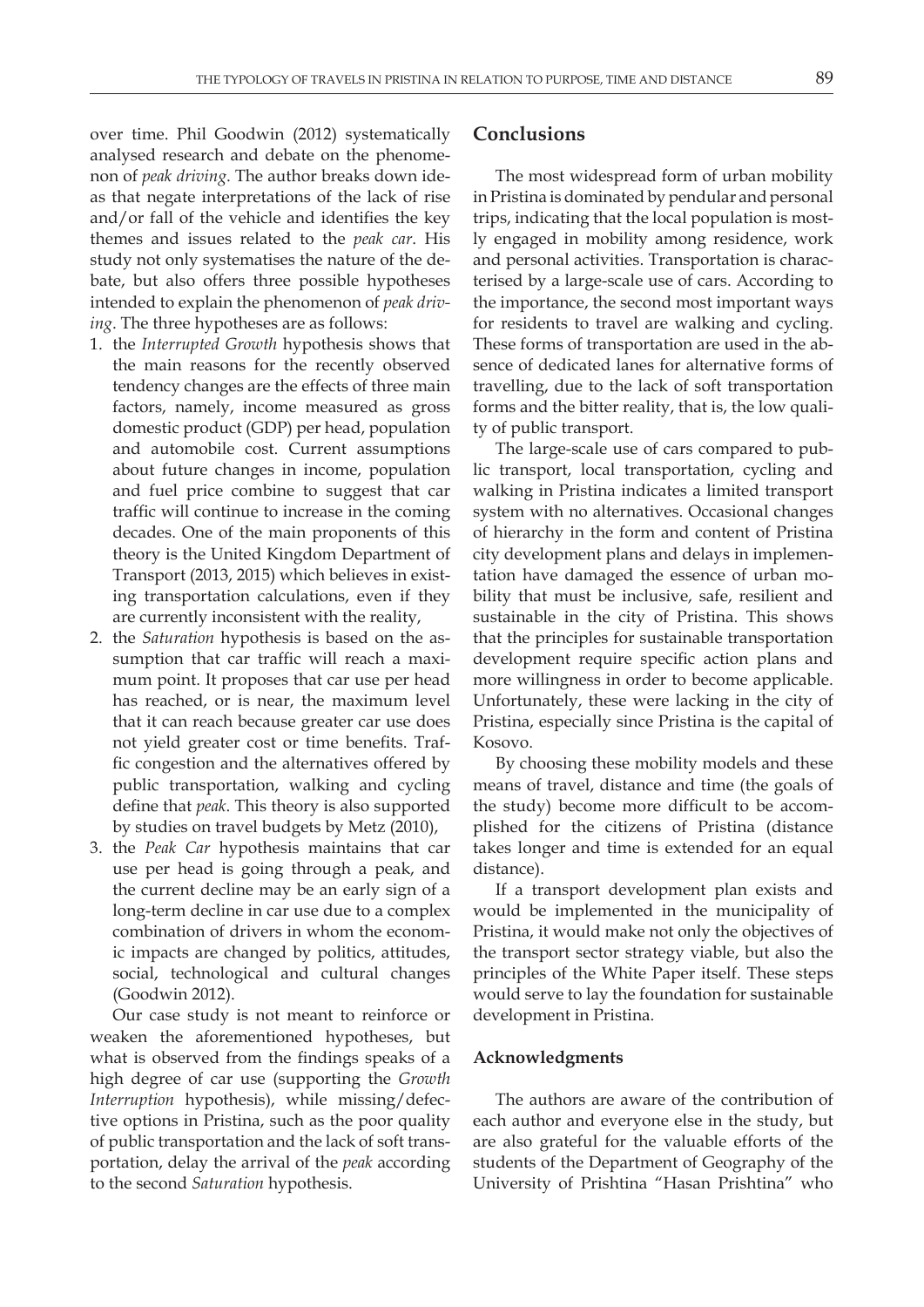helped conducting the surveys in the city of Prishtina. The paper has also undergone a review process whereby the input was as significant as the one received by the editorial staff, for which the authors are grateful.

#### **Author contributions**

The authors have contributed to a variety of stages, including here the data collection, processing and analysis, discussion and review of the literature, and writing the paper. They agree to share contributions according their participation: Fitim Humolli (45%), Nevila Chinaj (35%) and Naim Kelmendi (20%).

# **References**

- Assembly of Republic of Kosovo, 2007. Law No. 2003/14, law adapted to UNMIK regulation (10.09.2003 UNMIK/ REG/2003/30), *Official Gazette of the Republic of Kosovo*, 2007. Online: gzk.rks-gov.net/ActDetail.aspx?ActID=2471 (accessed 10 May 2019).
- Assembly of Republic of Kosovo, 2013. *Law No. 04/L-174, Official Gazette of the Republic of Kosovo, 2013*. Online: gzk. rks-gov.net/ActDocumentDetail.aspx?ActID=8865 (accessed 10 May 2019).
- Baker L., 2009. How to Get More Bicyclists on the Road. *Scientific American*. Online: www.scientificamerican.com/ article/getting-more-bicyclists-on-the-road/ (accessed 18 March 2018).
- Banister D., 2008. The sustainable mobility paradigm. *Transport Policy* 15: 73–80. doi:10.1016/j.tranpol.2007.10.005.
- Beatley T., 1995. Planning and sustainability: The elements of a new (Improved?) Paradigm. *Journal of Planning Literature* 9(4): 383–395. DOI: 10.1177/088541229500900405.
- Blumenberg E., Taylor B., Ralph K., Wander M., Brumbaugh S., 2012. What's Youth Got to Do with It? Exploring the Travel Behavior of Teens and Young Adults. *University of California Transportation Center*, *University of California Los Angeles* (UCTC-FR-2012-14) DOI: 10.1080/15389588.2014.880838.
- Department of Transport, 2013. *Road Transport Forecasts 2013, London*. Online: assets.publishing.service.gov.uk/ government/uploads/system/uploads/attachment\_ data/file/225483/road-transport-forecasts-2013-extended-version.pdf (accessed 10 January 2019).
- Department of Transport, 2015. *Understanding the drivers of road travel: current trends in and factors behind roads use, London*. Online: assets.publishing.service.gov.uk/government/uploads/system/uploads/attachment\_data/ file/703080/understanding-the-drivers-road\_travel.pdf (accessed 10 January 2019).
- ECMT [European Conference of Ministers of Transport], 2004. Assessment and Decision Making For Sustainable Transport. *OECD Publications Service*. Online: www.itfoecd.org/sites/default/files/docs/04assessment.pdf (accessed 12 February 2019).
- European Commission, 2011. *White paper: Roadmap to a Single European Transport Area – Towards a competitive and resource efficient transport system, COM/2011/0144 final*. Online: [ec.europa.eu/transport/themes/strat](https://ec.europa.eu/transport/themes/strategies/2011_white_paper_en)[egies/2011\\_white\\_paper\\_en](https://ec.europa.eu/transport/themes/strategies/2011_white_paper_en) (accessed 15 July 2019) DOI:10.2832/30955.
- Focas C., Christidis P., 2017. What drives car use in Europe? *European Commission, Joint Research Centre*, EUR 28517 EN. DOI:10.2760/172631.
- Goodwin P., 2012. Three Views on 'Peak Car'. *World Transport, Policy & Practice* 17(4): 8–17.
- Jorritsma P., Berveling J., 2014. Not car-less, but car-later: For young adults the car is still an attractive proposition. *Netherlands Institute for Transport Policy Analysis, Ministry of Infrastructure and the Environment.* Den Haag. Online:english.kimnet.nl/publications/documentsresearchpublications/2014/06/10/not-carless-but-car-later (accessed 22 July 2019).
- KAS [Kosovo Agency of Statistics], 2018a. *Statistical yearbook of the Republic of Kosovo, Pristina*. Online: ask.rks-gov.net/ media/4369/statistical-yearbook-2018.pdf (accessed 14 August 2019).
- KAS [Kosovo Agency of Statistics], 2018b *Serie 3: Economic Statistics,* Transport and Telecommunication Statistics Q4 2017, Pristina. Online: ask.rks-gov.net/media/3843/ transport-and-telecommunication-statistics-q4-2017.pdf (accessed 12 June 2019).
- Kelmendi N., 2012. *Zonat gjeneruese dhe tërheqëse të trafikut në Kosovë, Aspekti socio-ekonomik* (Generating and Attractive Traffic Zones in Kosovo, socio-economic aspect). MS. Department of Geography, Faculty of Mathematical and Natural Sciences, University of Pristina "Hasan Prishtina", Pristina.
- KEPA [Kosovo Environmental Protection Agency], 2018. Raport vjetor për gjendjen e Mjedisit në Kosovë (Annual Report State of the Environment in Kosovo 2016), *Ministry of Environment and Spatial Planning, Republic of Kosovo*, Pristina. Online: ammkrks.net/repository/docs/Raporti\_vjetor\_per\_gjendjen\_e\_mjedisit\_web\_version.pdf (accessed 10 February 2019).
- Kostallari A., Thomaj J., Lloshi Xh., Samara M, Kola J., Daka P., Haxhillazi P., Shehu H., Leka F., Lafe E, Sima K., Feka Th., Keta B., Hidi A., 1981. Fjalori i gjuhës së sotme shqipe (Dictionary of today's Albanian language), In: *Rilindja*, Pristina.
- Le Vine S., Polak J., 2014. Factors Associated with Young Adults Delaying and Forgoing Driving Licences: Results from Britain. *Traffic Injury Prevention*, 15(8): 794–800. DOI: 10.1080/15389588.2014.88083.
- Metz D., 2010. Saturation of Demand for Daily Travel. *Transport Reviews* 30(5): 659–674. DOI: 10.1080/01441640903556361.
- MIT [Ministry of Infrastructure and Transportation], 2011. *Report of traffic surveys, prepared by John Worthington from EGIS International* Company. Republic of Kosovo, Pristina.
- MIT [\[Ministry of Infrastructure and Transportation\]](http://www.mit-ks.net/en/), 2015. *Strategjia Sektoriale dhe Transportit Multimodal 2015–2025 dhe Plani i veprimit 5 vjeçar (Multimodal Sectoral and Transport Strategy 2015–2025 and 5 year Action Plan),* Republic of Kosovo, Pristina. Online: kryeministri-ks.net/documents/strategjia-sektoriale-dhe-transportit-multimodal-2015-2025-dhe-plan-i-veprimit-5-vjeqar/ (accessed 05 January 2019).
- Municipality of Pristina, 2013a. *Plani Zhvillimor Urban, Prishtina 2012–2022 (Urban Development Plan, Prishtina*